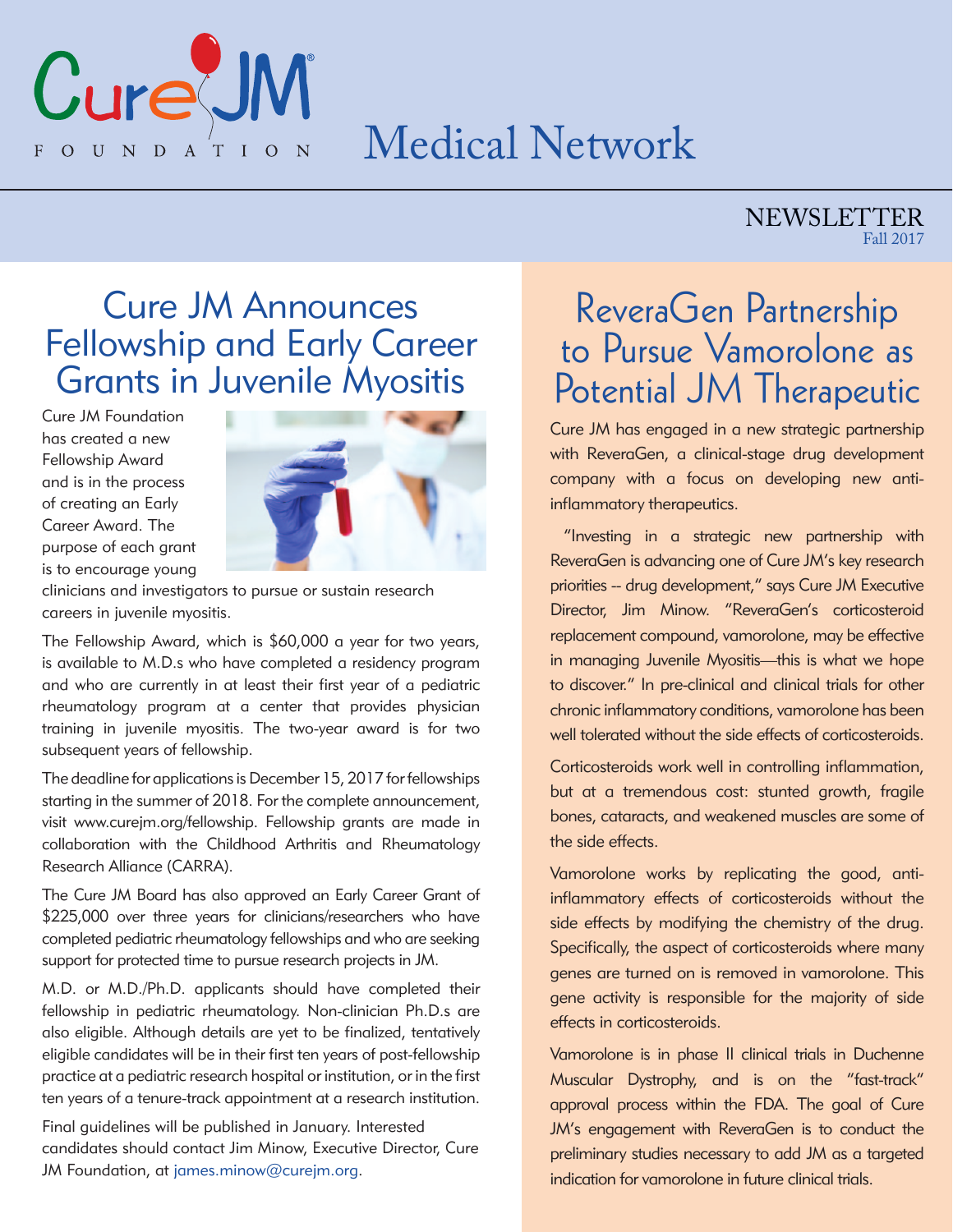## CARRA Study Group Identifies Four Most Used Biologics in JDM Treatment

A study published by Pediatric Rheumatology Online and conducted by the CARRA Juvenile Dermatomyositis Biologics Workgroup concluded that there are currently four primary biologic drugs in use by pediatric rheumatologists for refractory JDM. The biologic therapies are rituximab, abatacept, tocilizumab, and anti-TNFa drugs.

The report provides clinical experience data through three surveys of over 100 pediatric rheumatologists and through three CARRA consensus meetings. Approximately two-thirds of the respondents indicated that they have prescribed the use of biologics in treating JDM, primarily rituximab. Approximately 10% of clinicians using biologics prescribe them as a monotherapy. Most often, they are used in combination with methotrexate alone, methotrexate and corticosteroids, or methotrexate, corticosteroids, and IVIG.

The results of a second survey supported these findings in considerably more detail with multiple combinations of drugs used with biologics and supported the use of rituximab, abatacept, anti-TNFa drugs, and tocilizumab in that order.

"What we learned over the five years of this study is that while pediatric rheumatologists are increasingly using biologics in treating JDM, such use remains a trial and error process," says Charles Spencer, M.D. of Nationwide Children's Hospital, who leads the CARRA JDM Biologics Workgroup. "We all recognize the need for developing standard protocols, and virtually every survey respondent and study collaborator felt ongoing studies addressing these four biologics in JDM are needed."

The full study can be found at https://www.ncbi.nlm.nih.gov/pubmed/28610606

# Cure JM Medical Conference to be held June 29th, 2018 in Washington, D.C.

The 2018 Cure JM Medical Conference will take place on Friday, June 29, 2018 at George Washington University Hospital. The Medical Conference was created by Cure JM to provide clinical education and research updates to pediatric and adult rheumatologists, pediatricians, and medical residents who wish to learn more about diagnosis and care of juvenile myositis and related autoimmune diseases. Objectives of the Medical Conference are to:



- Identify best practices in diagnosing and treating Juvenile Myositis (JM) patients.
- Apply latest developments in myositis research to clinical care.
- Examine specialized management issues relevant to JM patients.
- Discuss JM case studies to make treatment plans to optimize care.

The Medical Conference co-chairs are Lisa Rider, M.D., Deputy Chief of the Environmental Autoimmunity Group at the National Institute of Environment Health Sciences at NIH, and Rodolfo Curiel, M.D., Director of the Myositis Center at George Washington University Hospital.

For a complete schedule of presenters and registration information, please visit www.curejm.org/medicalconference.

Questions? Contact mitali.dave@curejm.org or james.minow@curejm.org

### JOIN THE CURE JM MEDICAL NETWORK

This network was created for YOU: physicians, nurses, researchers, physical therapists and other healthcare professionals who are committed to improving the lives of patients with Juvenile Myositis.

The purpose of this network is to ensure that healthcare providers remain well-informed about research advances, evolving standards of care, and other information of importance to Juvenile Myositis patients and your practice.

Cure JM will publish an eNews quarterly to keep you informed of drug trials, funding opportunities, upcoming conferences, and much more.

Thank you for your contributions and dedication to the families and children who are fighting JM! Please contact Beth Barrer at physicians@ curejm.org if you have any questions or would like peer-support information (welcome kits and brochures) from Cure JM to give to your patient families.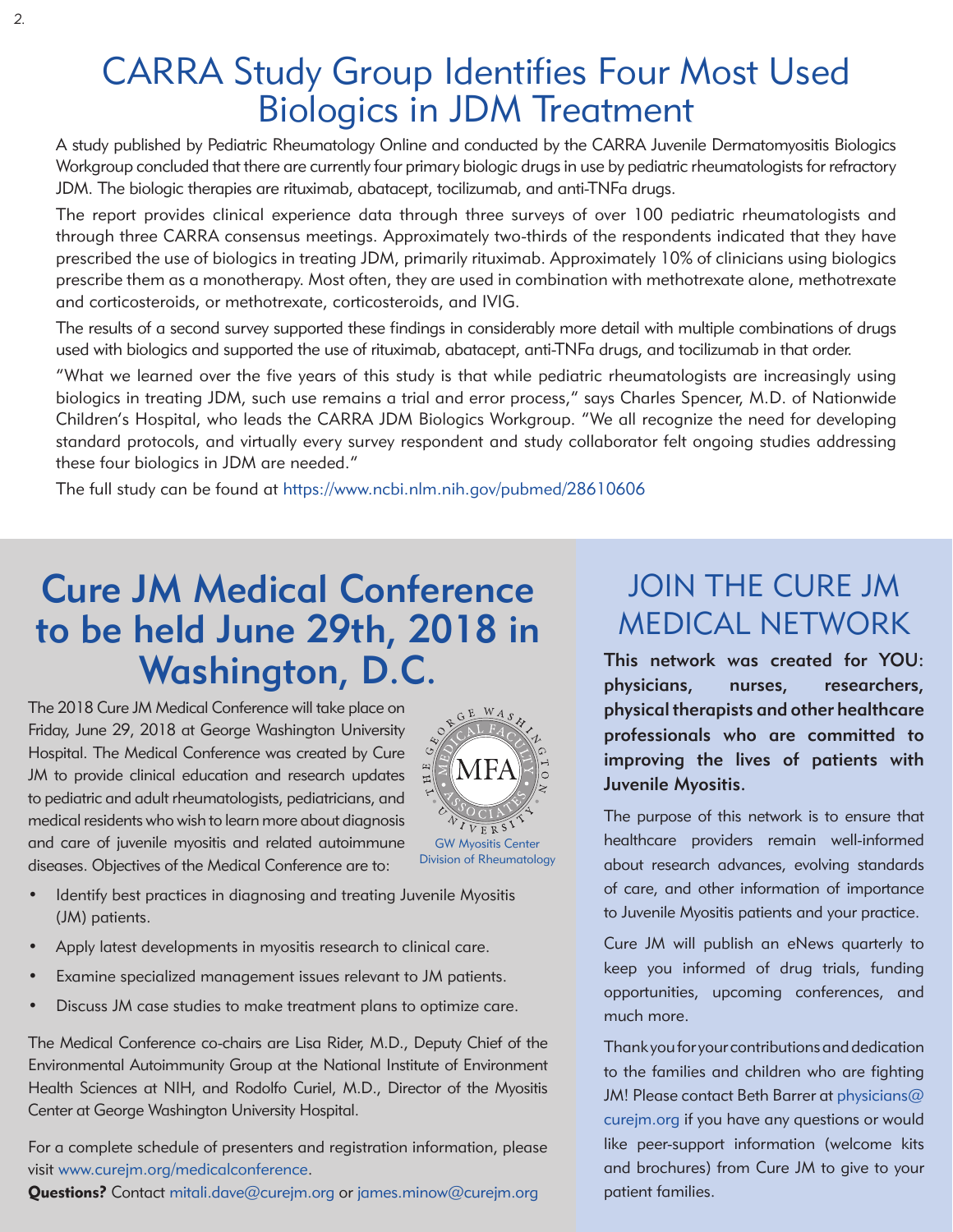# **Cure JM Funds New Center of Excellence at Seattle Children's Hospital**

The Cure JM Board of Directors has approved a \$600,000 three-year grant to establish a JM Center of Excellence at Seattle Children's



### **Research Institute**

Hospital (SCH) in Seattle, Washington. Funding will be used to recruit a world-class JM specialist to lead the new Center and to provide additional training in JM care to the pediatric rheumatology staff at SCH. The Center of Excellence will also systematically engage other pediatric specialties such as cardiology, dermatology, and pulmonology in the care of JM patients.

Funding will also be used to create a new research position in juvenile myositis.

 "This new Center of Excellence will be able to advance clinical care in the Northwest as well as stimulate a strong research environment in JM," says Suzanne Edison, Cure JM Board member and co-chair of its Research Committee.

"The grant will open up exciting JM research and innovation potential among the robust academic and biotech community in Seattle, and it will help Seattle Children's Hospital better serve JM patients in a large fivestate area, furthering Cure JM's commitment to families."

The Seattle Center of Excellence will be the third such center to be funded by Cure JM, joining centers at Ann & Robert H. Lurie Children's Hospital of Chicago and George Washington University in Washington, D.C.

# Cure JM Announces New Grants

Cure JM has recently funded three new grants in the U.S. and abroad. New grants have been awarded to:

- Zoe Betteridge at the University of Bath in the United Kingdom to validate commercial testing labs to better enable these labs to conduct myositis-specific autoantibody testing. Currently, there are few labs in the U.S. or Europe whose work in autoantibody testing meets a "gold standard" for accuracy and breadth (testing for all known myositis auto antibodies). Dr. Betteridge's project will test and validate commercially available kits for myositis antibodies, potentially increasing the number of lab sites and lowering costs. Award amount: \$65,000
- • Laura Tasan at the University of Pittsburgh to study the feasibility of Ultrasound as a diagnostic tool for muscle disease in children. If successful, Ultrasound could supplement or replace the use of costlier MRIs to monitor disease activity in JM.

Award Amount: \$40,000

Josh Woolstenhulme at George Washington University to better understand the etiology of fatigue and fatigability in JDM using cardiorespiratory measures. The project will measure oxidative stress and mitochondrial function as possible causes of fatigue. This is an important study for patients and families of those with JDM, as it is a common question as to why a patient with JDM continues to feel significant fatigue despite disease control.

#### Award Amount: \$130,000

A fourth grant was also approved, pending further discussions with the Principal Investigator.

Cure JM grants are made in concert with the Childhood Arthritis and Rheumatology Research Alliance (CARRA). CARRA provides independent grant reviewers from its membership. Our thanks to CARRA for assuming this important role.